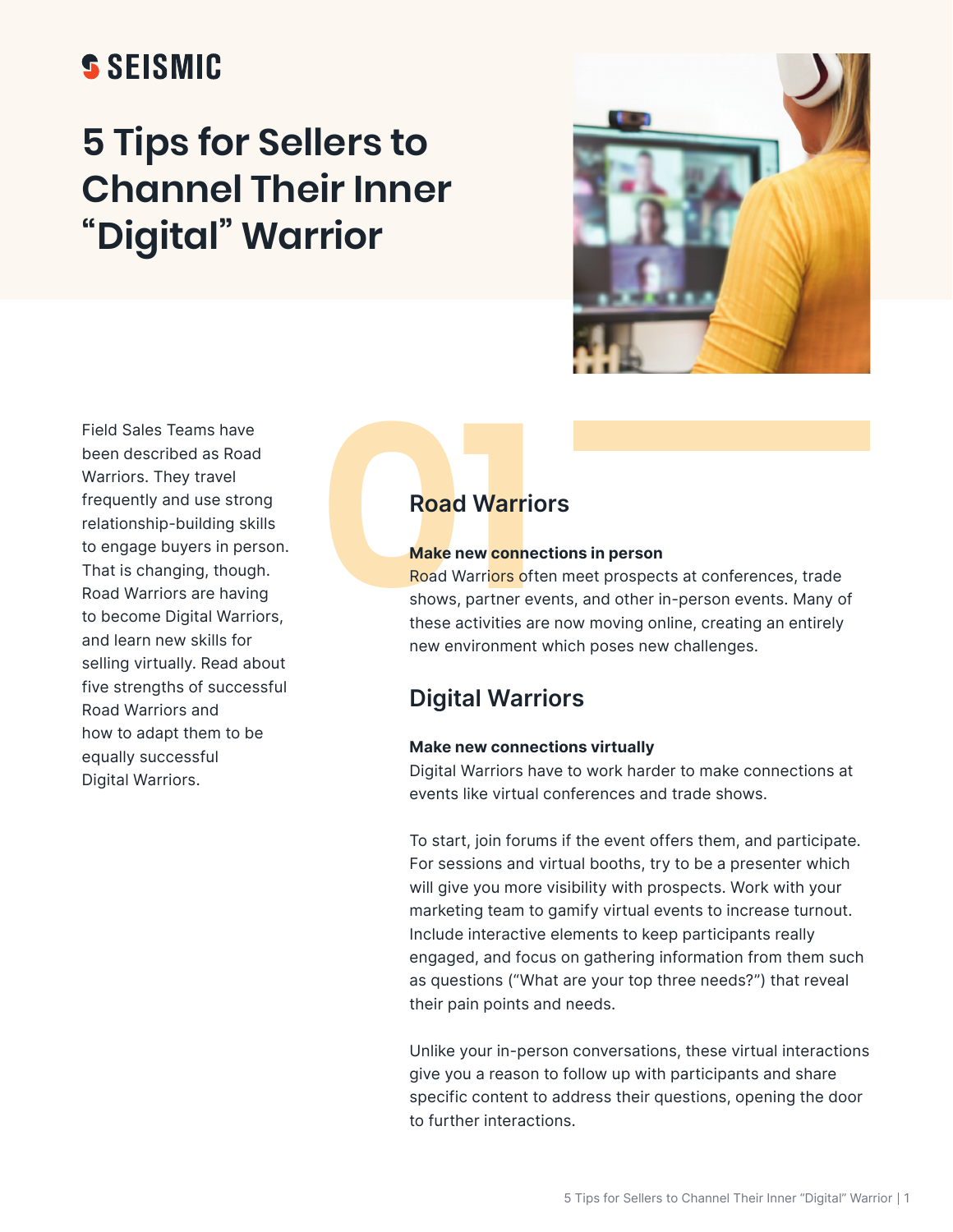## **Deepen relationships through social and casual activities**

**Road Warriors**<br> **Deepen relationships throug casual activities**<br>
Road Warriors tend to meet w<br>
dinner, lunch, or drinks in addi<br>
official meetings. Normally, th<br>
sales deepens relationships w Road Warriors tend to meet with clients over dinner, lunch, or drinks in addition to on-site, official meetings. Normally, this is a key way sales deepens relationships with prospects, which is critical for large deals that are often with their long sales cycles.

> Sellers get to know their clients well and gain trust through these extended social contacts.

# **Digital Warriors**

## **Deepen relationships through virtual events and online sites**

Digital Warriors use web meetings to connect. Key to success: both parties have their webcams on. And don't let meetings turn into slideware sessions. Make sure there's plenty of eye contact on camera. Otherwise, it is too easy for clients to multi-task and only half engage.

If possible, also connect with clients through sites like LinkedIn or through chat tools. LinkedIn, for instance, is a great place to connect with buyers and share ideas and content, opening the door to more real-time, informal interactions.

### **Gauge the temperature from body language**

**Road Warriors**<br> **Cauge the temperature from body language**<br>
Road Warriors excel at reading body language<br>
and facial expressions. During in-person<br>
meetings, especially at the client site, they gauge<br>
the temperature of t Road Warriors excel at reading body language and facial expressions. During in-person meetings, especially at the client site, they gauge the temperature of the client and stakeholders through their personal interactions. It provides insight into how close the customer is to signing off and where there's hesitation. Those soft skills are harder to leverage in our virtual world.

# **Digital Warriors**

### **Use data to gauge the temperature**

Obviously, Digital Warriors still use their soft skills through the webcam and gauge customer reactions. But Digital Warriors supplement that information with data from their clients' online interactions.

For example, Digital Warriors check data to see when customers are consuming more content, indicating increased interest and possibly an accelerated timeline. They can even see what specific content customers are opening and, more importantly, what they are actually reading or watching. This reveals the specific areas of concern to customers, as well as how deeply the buyer is digging into your product and where they may have questions.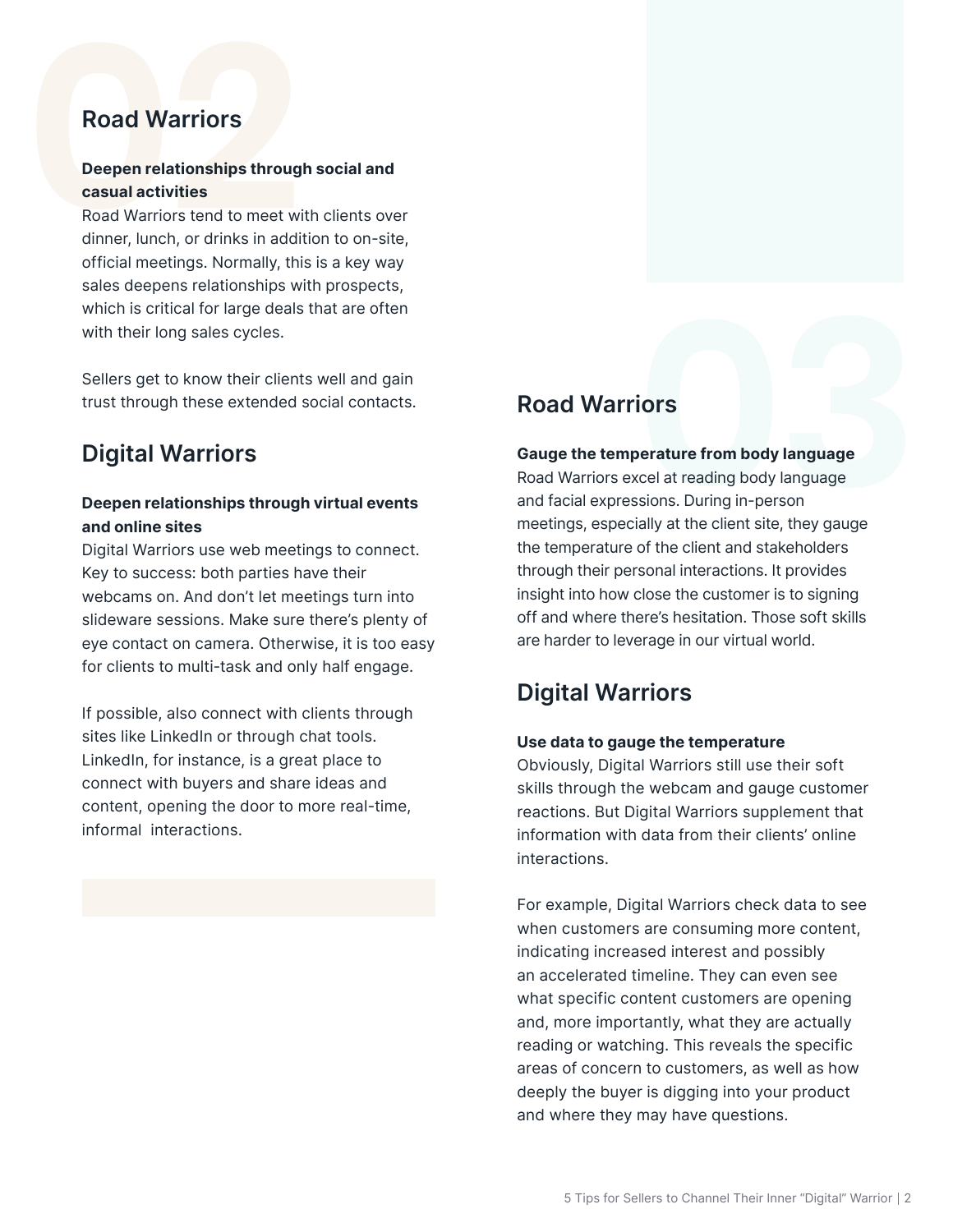# **Expand connections to influencers and stakeholders**

Making a big sale is usually a long process that requires meeting and convincing many different stakeholders and influencers in the organization. Often, Road Warriors are introduced to these other critical decision makers in the course of their on-site meetings with the sponsor client.

Obviously, those serendipitous encounters aren't happening any longer.

# **Digital Warriors**

### **Expand connections through content**

Digital Warriors have to work harder to make those extended connections, paying close attention to the mention of other team members for instance, and explicitly asking to be connected.

Content is now key to opening the door with these new contacts. Showing thought leadership is important to building trust and demonstrating your company's ability to innovate.

Digital Warriors address the challenge by sending relevant introductory content and then asking for a follow-up meeting to discuss it and answer questions. This creates a virtuous cycle of sending more content and creating additional follow-up meetings. Bit by bit, Digital Warriors make inroads and expand their contacts in the organization using content and online meetings.

# **Road Warriors**

### **Demonstrate personal commitment**

**Example 10**<br> **Demonstrate personal commitment**<br>
By being on site in the buyer's environment,<br>
Road Warriors<br> **25 a** buyer's needs and chlenges, and tailor the<br> **26** abuver's needs and chlenges, and tailor the<br> **26 abuve** By being on site in the buyer's environment, Road Warriors gain a deep understanding of a buyer's needs and chllenges, and tailor the conversation and product positioning to that specific customer. This personal attention and the customer-specific responses is really key to how Road Warriors sell successfully. They repeatedly demonstrate both understanding and concern about the buyer and his or her business—building the trust that is critical to making a sale.

# **Digital Warriors**

## **Personalize the information you send**

Obviously, Digital Warriors leverage their people skills, too, ensuring emails, online meetings, and phone conversations are specific and personal. But they go further by personalizing presentations and the content they send. Not just with a customer or company name, but by selecting the right, relevant content to send. By reviewing engagement data, Digital Warriors can see what types of content resonate with specific buyers, then select and send that subset of highly-relevant materials or create customized presentations with just the right information.

When you have to rely more on content to maintain connections, it's important that the content not feel generic, but instead specific to this buyer's journey.